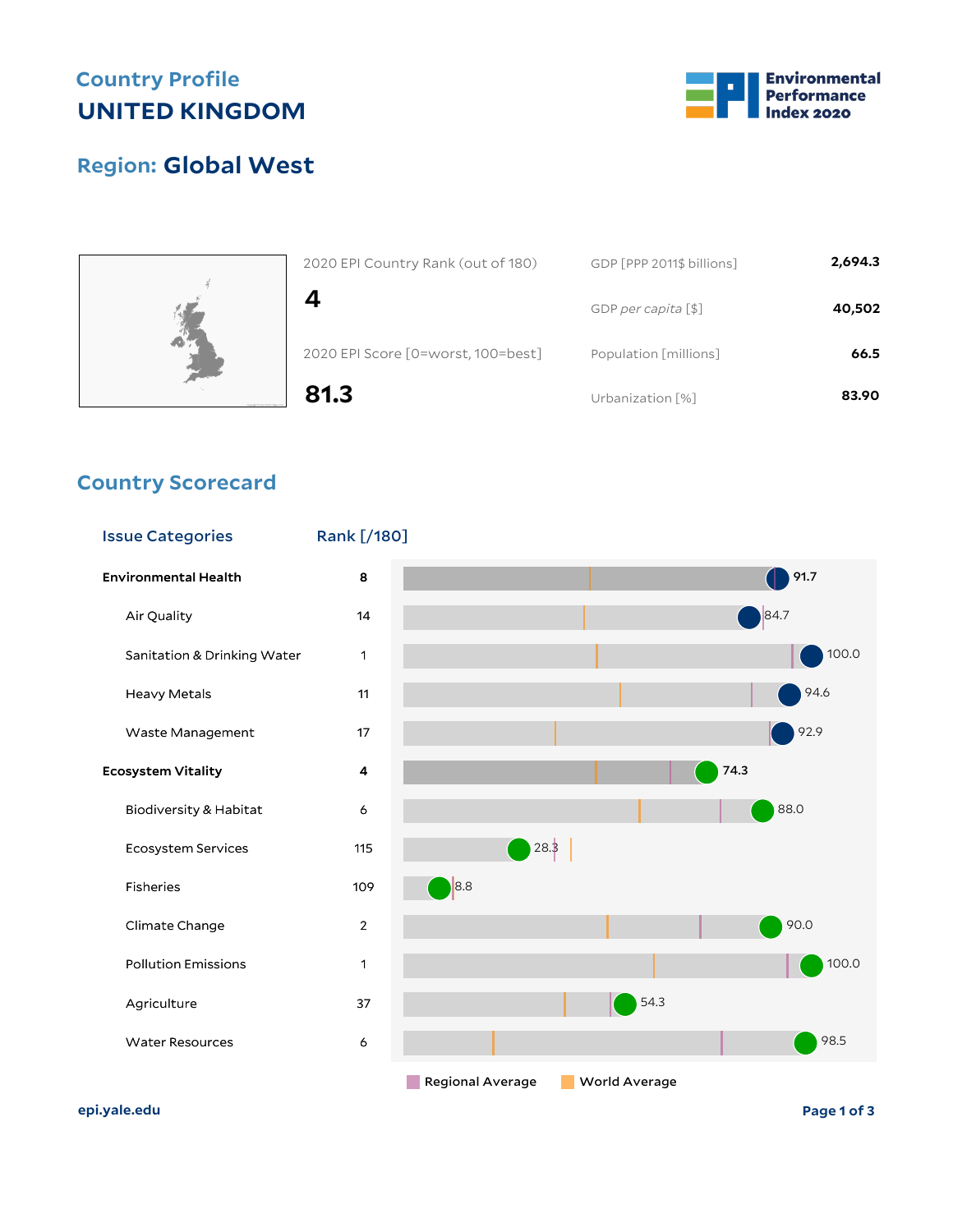# **UNITED KINGDOM Country Profile**



### **Global West Region:**

|                                                     | <b>Rank</b>    | <b>EPI Score</b> | 10-Year<br><b>Change</b> | <b>Regional</b><br><b>Rank</b> | <b>Regional</b><br><b>Average</b> |
|-----------------------------------------------------|----------------|------------------|--------------------------|--------------------------------|-----------------------------------|
| <b>Environmental Performance Index</b>              | $\overline{4}$ | 81.3             | $+9.0$                   | $\overline{4}$                 | 75.6                              |
|                                                     |                |                  |                          |                                |                                   |
| <b>Environmental Health</b>                         | 8              | 91.7             | $+3.4$                   | 8                              | 91.0                              |
| <b>Air Quality</b>                                  | 14             | 84.7             | $+5.5$                   | 13                             | 88.2                              |
| Household solid fuels                               | 1              | 100              | $\overline{\phantom{a}}$ | 1                              | 97.5                              |
| $PM_{2.5}$ exposure                                 | 18             | 75.4             | $+9.7$                   | 16                             | 84.6                              |
| Ozone exposure                                      | 29             | 64.5             | $+3.7$                   | 6                              | 53.8                              |
| <b>Sanitation &amp; Drinking Water</b>              | 1              | 100              | $+0.8$                   | $\mathbf{1}$                   | 95.2                              |
| Unsafe sanitation                                   | 1              | 100              | $\overline{\phantom{a}}$ | 1                              | 95.6                              |
| Unsafe drinking water                               | 1              | 100              | $+1.3$                   | 1                              | 95.0                              |
| Heavy Metals / Lead exposure                        | 11             | 94.6             | $+7.6$                   | 9                              | 85.4                              |
| Waste Management / Controlled solid waste           | 17             | 92.9             | $\overline{\phantom{a}}$ | 13                             | 89.8                              |
| <b>Ecosystem Vitality</b>                           | $\overline{4}$ | 74.3             | $+12.7$                  | $\overline{\mathbf{3}}$        | 65.3                              |
| <b>Biodiversity &amp; Habitat</b>                   | 6              | 88               | $+19.3$                  | 3                              | 77.6                              |
| Terrestrial biomes (nat'l)                          | 53             | 98.4             | $+0.1$                   | 11                             | 86.4                              |
| Terrestrial biomes (global)                         | 55             | 97.9             | $\qquad \qquad -$        | 10                             | 86.9                              |
| Marine protected areas                              | 1              | 100              | $+94.6$                  | 1                              | 76.9                              |
| Protected Areas Representativeness Index            | 31             | 50.7             | $+7.5$                   | 7                              | 44.1                              |
| Species Habitat Index                               | 43             | 92.1             | $-1.9$                   | 5                              | 84.5                              |
| Species Protection Index                            | $\mathbf{1}$   | 100              | $\overline{\phantom{a}}$ | 1                              | 94.9                              |
| Biodiversity Habitat Index                          | 143            | 44.7             | $-1.4$                   | 14                             | 53.8                              |
| <b>Ecosystem Services</b>                           | 115            | 28.3             | $-0.6$                   | 14                             | 36.9                              |
| Tree cover loss                                     | 117            | 24               | $-3.8$                   | 15                             | 31.0                              |
| Grassland loss                                      | 31             | 72.8             | $+29.3$                  | 6                              | 68.9                              |
| Wetland loss                                        | 58             | 60.6             | $+26.0$                  | 5                              | 52.6                              |
| <b>Fisheries</b>                                    | 109            | 8.8              | $+3.5$                   | 16                             | 12.0                              |
| Fish Stock Status                                   | 38             | 13.1             | $+4.7$                   | 4                              | 8.3                               |
| Marine Trophic Index                                | $\circ$        | $\circ$          | $\qquad \qquad -$        | 21                             | 25.5                              |
| Fish caught by trawling                             | 52             | 3.7              | $+2.0$                   | 9                              | 6.8                               |
| Climate Change                                      | $\overline{2}$ | 90               | $+19.9$                  | $\overline{2}$                 | 72.7                              |
| $CO2$ growth rate                                   | 2              | 92.6             | $+35.7$                  | $\overline{2}$                 | 66.9                              |
| CH <sub>4</sub> growth rate                         | 1              | 100              | $\overline{\phantom{a}}$ | 1                              | 92.1                              |
| F-gas growth rate                                   | 14             | 96.9             | $+4.7$                   | 6                              | 92.7                              |
| $N2O$ growth rate                                   | 44             | 73               | $-27.0$                  | 9                              | 70.3                              |
| Black Carbon growth rate                            | 1              | 100              |                          | $\mathbf{1}$                   | 89.1                              |
| CO <sub>2</sub> from land cover                     | 125            | 35.5             |                          | 20                             | 59.1                              |
| Greenhouse gas intensity growth rate                | 18             | 79.3             | $+17.1$                  | 3                              | 56.8                              |
| Greenhouse gas emissions per capita                 | 124            | 35.1             | $+12.7$                  | 7                              | 21.6                              |
| <b>Pollution Emissions</b>                          | $\mathbf{1}$   | 100              | $\qquad \qquad -$        | $\mathbf{1}$                   | 93.9                              |
| $SO2$ growth rate                                   | 1              | 100              |                          | 1                              | 94.7                              |
| $NOx$ growth rate                                   | 1              | 100              | $\qquad \qquad -$        | $\mathbf{1}$                   | 93.1                              |
| Agriculture / Sustainable Nitrogen Management Index | 37             | 54.3             | $-7.6$                   | 10 <sup>°</sup>                | 50.5                              |
| Water Resources / Wastewater treatment              | $\epsilon$     | 98.5             | $\overline{\phantom{a}}$ | 5                              | 77.9                              |

**Note:** three largest increases in green and three largest decreases in red. "–" indicates no change.

#### **epi.yale.edu Page 2 of 3**